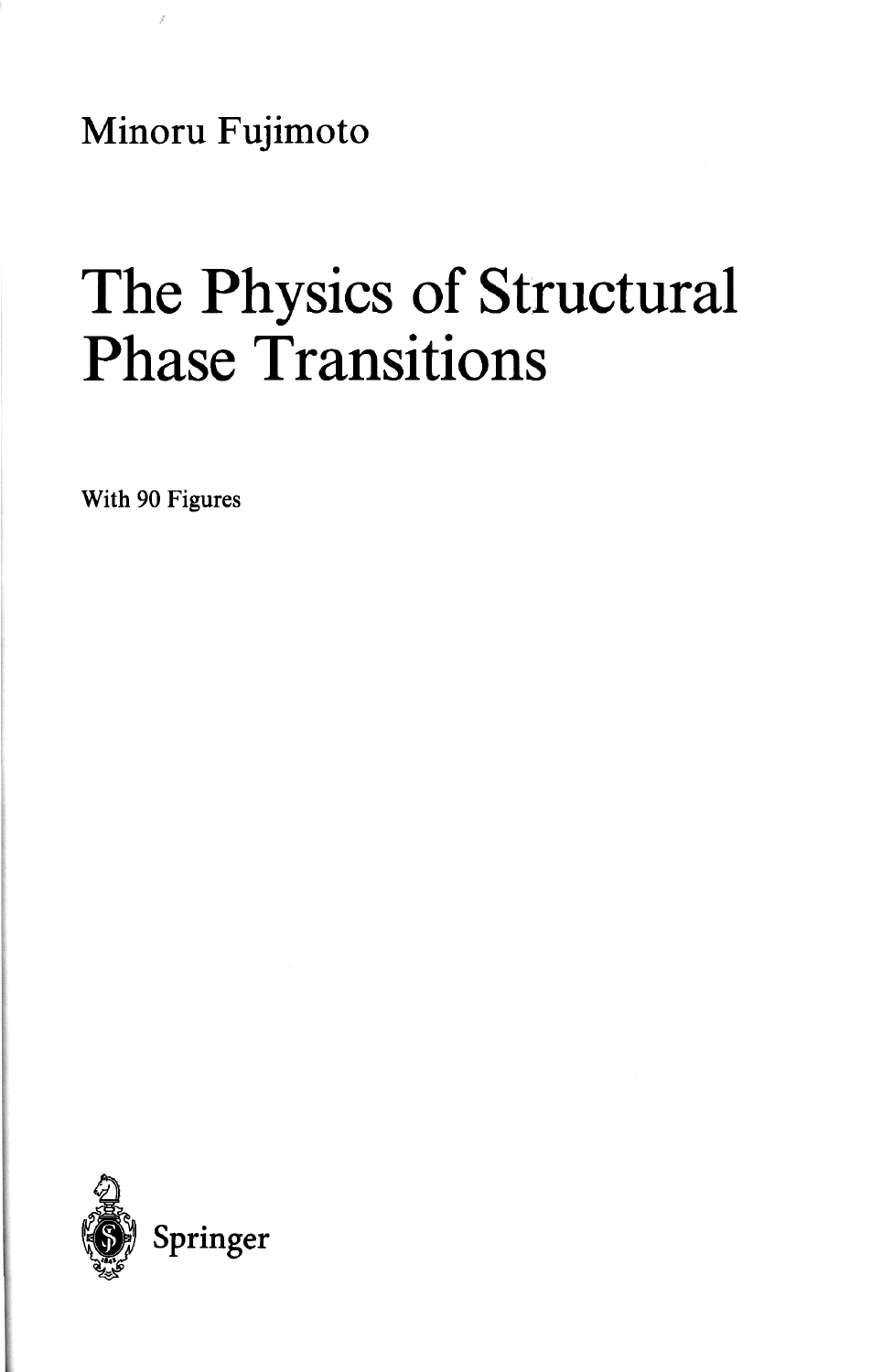## Contents

 $\tilde{\mathcal{E}}$ 

| Preface                                                                   | vii |
|---------------------------------------------------------------------------|-----|
| PART ONE                                                                  |     |
| <b>BASIC CONCEPTS</b>                                                     | 1   |
| <b>CHAPTER 1</b>                                                          |     |
| Thermodynamical Principles and the Landau Theory of                       |     |
| <b>Phase Transitions</b>                                                  | 3   |
| 1.1. Introduction                                                         | 3   |
| 1.2. Phase Equilibria in Isotropic Systems                                | 4   |
| 1.3. Chemical Potentials in First-Order Phase Transitions and             |     |
| <b>Metastable States</b>                                                  | 6   |
| 1.4. The van der Waals Equation of State                                  | 10  |
| 1.5. The Ehrenfest Definition of the Second-Order Phase Transition and    |     |
| the Landau Theory for a Binary Transition                                 | 14  |
| 1.6. Order-Parameter Susceptibility, the Curie–Weiss Law, and Domains     | 20  |
| 1.7. Beyond Classical Thermodynamics, the Nature of Critical Fluctuations | 23  |
| 1.8. Remarks on Critical Exponents                                        | 26  |
| <b>CHAPTER 2</b>                                                          |     |
| Order Variables and Their Correlations, and the Mean-Field                |     |

| Approximation                                                         | 28  |
|-----------------------------------------------------------------------|-----|
| 2.1. Order Variables and Their Mean-Field Average                     | 28  |
| 2.2. Probabilities, Short-Range Correlations, and the Order Parameter | 30. |
| 2.3. Mean-Field Theory of Order-Disorder Statistics                   | 34  |
| 2.4. The Ising Model for Spin–Spin Correlations                       | 36  |

 $i\mathbf{x}$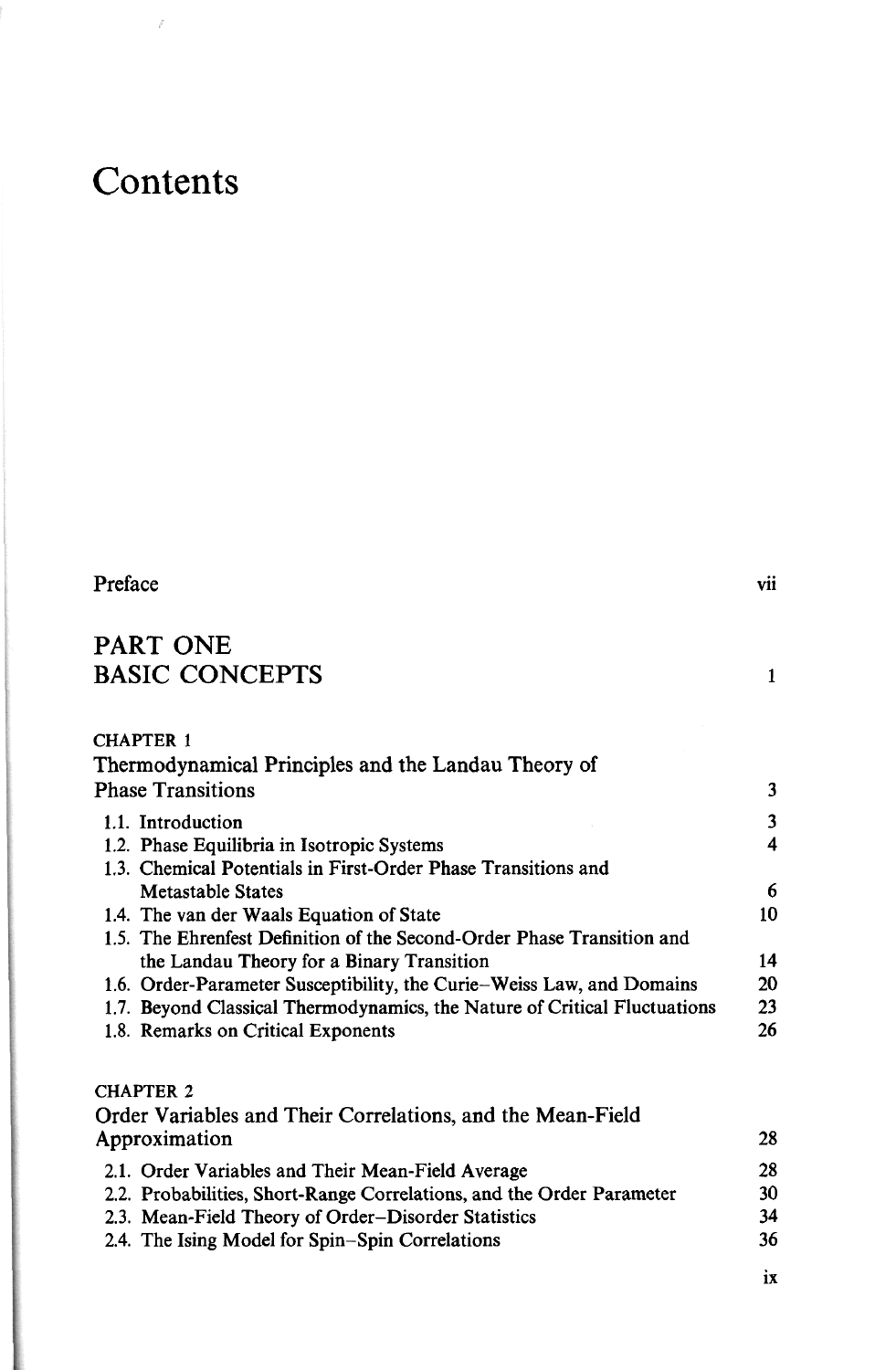$\vec{J}$ 

 $\bar{t}$ 

| Pseudospins and Their Collective Modes in Displacive Crystals                                   | 41       |
|-------------------------------------------------------------------------------------------------|----------|
| 3.1. Pseudospins in Displacive Crystals<br>3.2. The Landau Criterion for Classical Fluctuations | 41<br>44 |
| 3.3. Quantum-Mechanical Pseudospins and Their Correlations in Crystals                          | 46       |
| 3.4. Collective Pseudospin Modes in Displacive Systems                                          | 49       |
| 3.5. Examples of Collective Pseudospin Modes                                                    | 51       |
| 3.5.1. Strontium Titanate and Related Perovskites                                               | 52       |
| 3.5.2. Tris-Sarcosine Calcium Chloride and Related Crystals                                     | 55       |
| 3.6. The Curie-Weiss Singularity in Collective Pseudospin Modes                                 | 59       |
| <b>CHAPTER 4</b>                                                                                |          |
| Soft Lattice Modes and Pseudospin Condensates                                                   | 62       |
| 4.1. Introduction                                                                               | 62       |
| 4.2. The Lyddane-Sachs-Teller Relation                                                          | 65       |
| 4.3. Long-Range Interactions and the Cochran Soft-Mode Theory                                   | 69       |
| 4.4. Anharmonic Lattice Potentials and the Cowley Theory                                        | 72       |
| 4.5. Observation of Soft-Mode Spectra                                                           | 75       |
| 4.6. The Central Peak                                                                           | 79       |
| 4.7. Symmetry-Breaking Fluctuations of Pseudospins                                              | 81       |
| 4.8. Macroscopic Properties of Pseudospin Condensates                                           | 87       |
| <b>CHAPTER 5</b>                                                                                |          |
| Pinning and Dynamics of Pseudospin Condensates                                                  |          |
| in Practical Crystals                                                                           | 91       |
| 5.1. Introduction                                                                               | 91       |
| 5.2. The Pinning Potential                                                                      | 92       |
| 5.3. Collective Pseudospin Dynamics in a One-Dimensional Lattice                                | 95       |
| 5.4. The Lifshitz Condition for Incommensurability                                              | 101      |
| 5.5. Condensate Locking by a Pseudoperiodic Lattice Potential                                   | 103      |
| <b>PART TWO</b>                                                                                 |          |
| <b>EXPERIMENTAL STUDIES</b>                                                                     | 111      |
|                                                                                                 |          |
| <b>CHAPTER 6</b>                                                                                |          |
| Diffuse X-Ray Diffraction and Neutron Inelastic Scattering<br>from Modulated Crystals           | 113      |
| 6.1. Modulated Crystals                                                                         | 113      |
| 6.2. The Bragg Law for X-Ray Diffraction                                                        | 115      |
| 6.3. Diffraction from Weakly Modulated Structures                                               | 118      |
| 6.4. Diffuse Laue Diffraction from Perovskite Crystals in the Critical Region                   | 122      |
| 6.5. Neutron Inelastic Scattering                                                               | 125      |
| <b>CHAPTER 7</b>                                                                                |          |
| Light Scattering and Dielectric Studies on Modulated Crystals                                   | 133      |
| 7.1. Raman Scattering Studies on Structural Phase Transitions                                   | 133      |